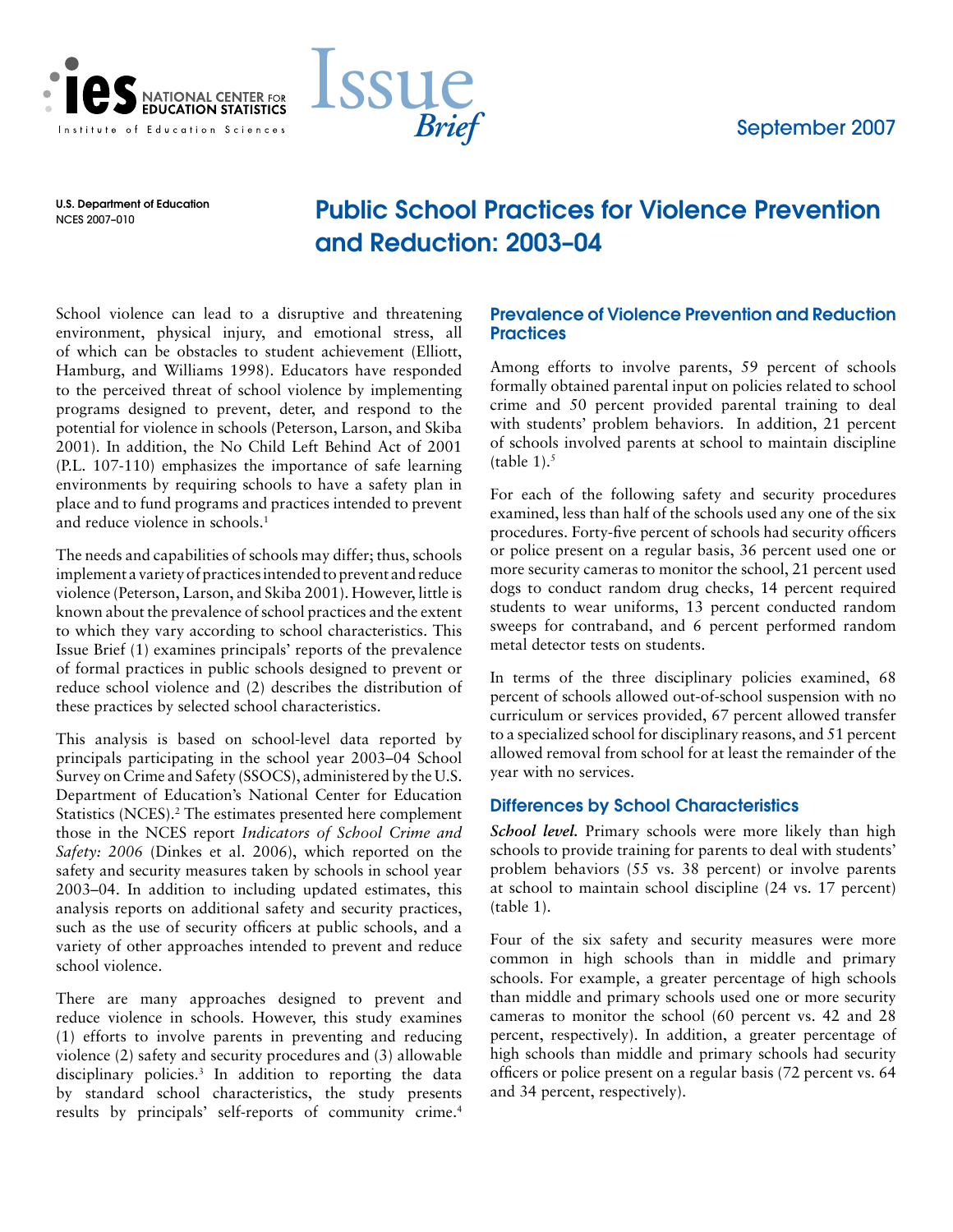|                                                                                                                                            | School efforts to<br>involve parents                               | Safety and security<br>procedures                                                                                                        |                                      |                                                    |                                                                   |                                                                                                                                          |                                                                            | Allowable disciplinary<br>policies         |                                                                          |                                                                           |                                                                                                     |                                                                                           |
|--------------------------------------------------------------------------------------------------------------------------------------------|--------------------------------------------------------------------|------------------------------------------------------------------------------------------------------------------------------------------|--------------------------------------|----------------------------------------------------|-------------------------------------------------------------------|------------------------------------------------------------------------------------------------------------------------------------------|----------------------------------------------------------------------------|--------------------------------------------|--------------------------------------------------------------------------|---------------------------------------------------------------------------|-----------------------------------------------------------------------------------------------------|-------------------------------------------------------------------------------------------|
| School characteristic                                                                                                                      | Formally<br>obtain<br>parental<br>input on<br>related<br>to school | Provide<br>training<br>to help<br>parents<br>policies deal with school to<br>students' maintain<br>problem<br>crime behaviors discipline | Involve<br>par-<br>ents at<br>school | Perform<br>one or<br>detector<br>checks<br>on stu- | more Use one<br>random or more<br>dog<br>check<br>dents for drugs | Perform<br>one or<br>more<br>random<br>metal random sweeps for<br>contra-<br>sniffs to band, not<br>including<br>dog sniffs <sup>1</sup> | Use one<br>or more<br>security<br>cameras<br>to moni-<br>tor the<br>school | Require<br>students<br>to wear<br>uniforms | Security<br>officers<br>or police<br>present<br>on a<br>regular<br>basis | Out-of-<br>suspension<br>with no<br>curriculum<br>or services<br>provided | Transfer<br>school to a spe-<br>cialized<br>school<br>for disci-<br>plinary<br>reasons <sup>2</sup> | Removal<br>for<br>at least<br>the<br>remainder<br>of the<br>year with<br>no ser-<br>vices |
| <b>Total</b>                                                                                                                               | 59                                                                 | 50                                                                                                                                       | 21                                   | 6                                                  | 21                                                                | 13                                                                                                                                       | 36                                                                         | 14                                         | 45                                                                       | 68                                                                        | 67                                                                                                  | 51                                                                                        |
| Leve <sup>3</sup><br>Primary<br>Middle<br>High school                                                                                      | 58<br>60<br>59                                                     | 55<br>49<br>38                                                                                                                           | 24<br>19<br>17                       | 3<br>10<br>13                                      | 5<br>40<br>59                                                     | 5<br>24<br>28                                                                                                                            | 28<br>42<br>60                                                             | 16<br>14<br>$\overline{A}$                 | 34<br>64<br>72                                                           | 60<br>77<br>85                                                            | 59<br>80<br>82                                                                                      | 42<br>59<br>70                                                                            |
| Urbanicity<br>City<br>Urban fringe <sup>4</sup><br>Town<br>Rural                                                                           | 61<br>63<br>52<br>55                                               | 60<br>52<br>41<br>43                                                                                                                     | 31<br>20<br>13<br>17                 | 12<br>3<br>6<br>3                                  | 11<br>16<br>32<br>31                                              | 14<br>9<br>18<br>14                                                                                                                      | 33<br>41<br>39<br>31                                                       | 29<br>12<br>8<br>5                         | 51<br>46<br>44<br>38                                                     | 65<br>66<br>69<br>71                                                      | 67<br>67<br>66<br>67                                                                                | 47<br>46<br>58<br>59                                                                      |
| Crime level where<br>students live <sup>5</sup><br>High<br>Moderate<br>Low<br>Mixed                                                        | 67<br>59<br>57<br>63                                               | 57<br>54<br>48<br>54                                                                                                                     | 31<br>26<br>17<br>25                 | 19<br>9<br>3<br>$\overline{7}$                     | 10<br>20<br>23<br>21                                              | 19<br>16<br>10<br>15                                                                                                                     | 54<br>36<br>33<br>40                                                       | 37<br>28<br>6<br>14                        | 61<br>53<br>39<br>50                                                     | 72<br>71<br>67<br>66                                                      | 66<br>69<br>66<br>70                                                                                | 44<br>54<br>52<br>50                                                                      |
| Minority enrollment <sup>6</sup><br>Less than 5 percent<br>5 to 20 percent<br>20 to 50 percent<br>50 percent or more<br>50 percent or more | 47<br>57<br>62<br>67                                               | 40<br>49<br>51<br>57                                                                                                                     | 13<br>16<br>22<br>30                 | 1<br>$\overline{2}$<br>5<br>12                     | 28<br>24<br>22<br>13                                              | $\overline{11}$<br>10<br>14<br>15                                                                                                        | 36<br>37<br>35<br>34                                                       | 1<br>$\overline{4}$<br>10<br>35            | 39<br>41<br>44<br>52                                                     | 74<br>66<br>67<br>65                                                      | 69<br>66<br>68<br>65                                                                                | 62<br>53<br>50<br>42                                                                      |
| <b>Black</b><br>50 percent or more<br>Hispanic                                                                                             | 69<br>63                                                           | 56<br>64                                                                                                                                 | 35<br>32                             | 21<br>5                                            | 12<br>12                                                          | 22<br>10                                                                                                                                 | 46<br>22                                                                   | 45<br>39                                   | 55<br>51                                                                 | 69<br>59                                                                  | 68<br>63                                                                                            | 45<br>36                                                                                  |

1 Drugs and weapons were provided as examples of contraband in the survey question.

<sup>2</sup>A specialized school was defined for respondents as "a school that is specifically for students who were referred for disciplinary reasons. The school may also have students who were referred for other reasons. The school may be at the same location as your school

3 Primary schools include those schools whose lowest grade is not higher than 3 and whose highest grade is not higher than 8. Middle schools include those whose lowest grade is not lower than 4 and whose highest grade is not higher than 9. High schools include schools whose lowest grade is not lower than 9 and whose highest grade is not higher than 12. All other schools with other combinations of grades have been omitted from this analysis.

4 Urban fringe includes schools in the urban fringe of a large or midsize city, defined as any incorporated place, Census-designated place, or nonplace territory within a Consolidated Metropolitan Statistical Area (CMSA) or Metropolitan Statistical Area (MSA) of a large or midsize city and defined as urban by the U.S. Census Bureau.

"Based on principals' responses to the question, "How would you describe the crime level in the area(s) in which your students live?" Principals could respond with "high level of crime,"<br>"moderate level of crime," "Iow lev

6 Schools in Tennessee did not provide estimates of students' race and are not included in these estimates.

NOTE: Either school principals or the person most knowledgeable about discipline issues at school completed the SSOCS questionnaire. Standard errors are available at http://nces. ed.gov/pubsearch/pubsinfo.asp?pubid=2007010.

SOURCE: U.S. Department of Education, National Center for Education Statistics, School Survey on Crime and Safety (SSOCS), 2004.

Differences were also found in allowable disciplinary policies by school level. For example, 85 percent of high schools allowed out-of-school suspensions, compared with 77 percent of middle schools and 60 percent of primary schools. Furthermore, a greater percentage of high schools than middle and primary schools allowed removal of a student from school for at least the remainder of the year (70 percent vs. 59 and 42 percent, respectively).

*Urbanicity.* A smaller percentage of rural schools than city schools provided training to help parents deal with students' problem behaviors (43 vs. 60 percent) or involve parents at school to maintain school discipline (17 vs. 31 percent). Schools in cities and urban fringe areas were more likely than rural schools to require students to wear uniforms (29 and

12 percent, respectively, vs. 5 percent). A greater percentage of city schools than rural schools performed random metal detector checks (12 vs. 3 percent) or had security officers or police present on a regular basis (51 vs. 38 percent). However, rural and town schools were more likely than city and urban fringe schools to use dogs to conduct random drug checks (31 and 32 percent vs. 11 and 16 percent, respectively).

*Level of crime.* Sixty-one percent of schools with students from high-crime areas had security officers or police present on a regular basis, compared to 39 percent of schools with students from low-crime areas. Schools with students from high-crime areas reported higher levels of all selected safety and security measures than schools with students from low-crime areas, with the exception of using dogs to conduct random drug checks.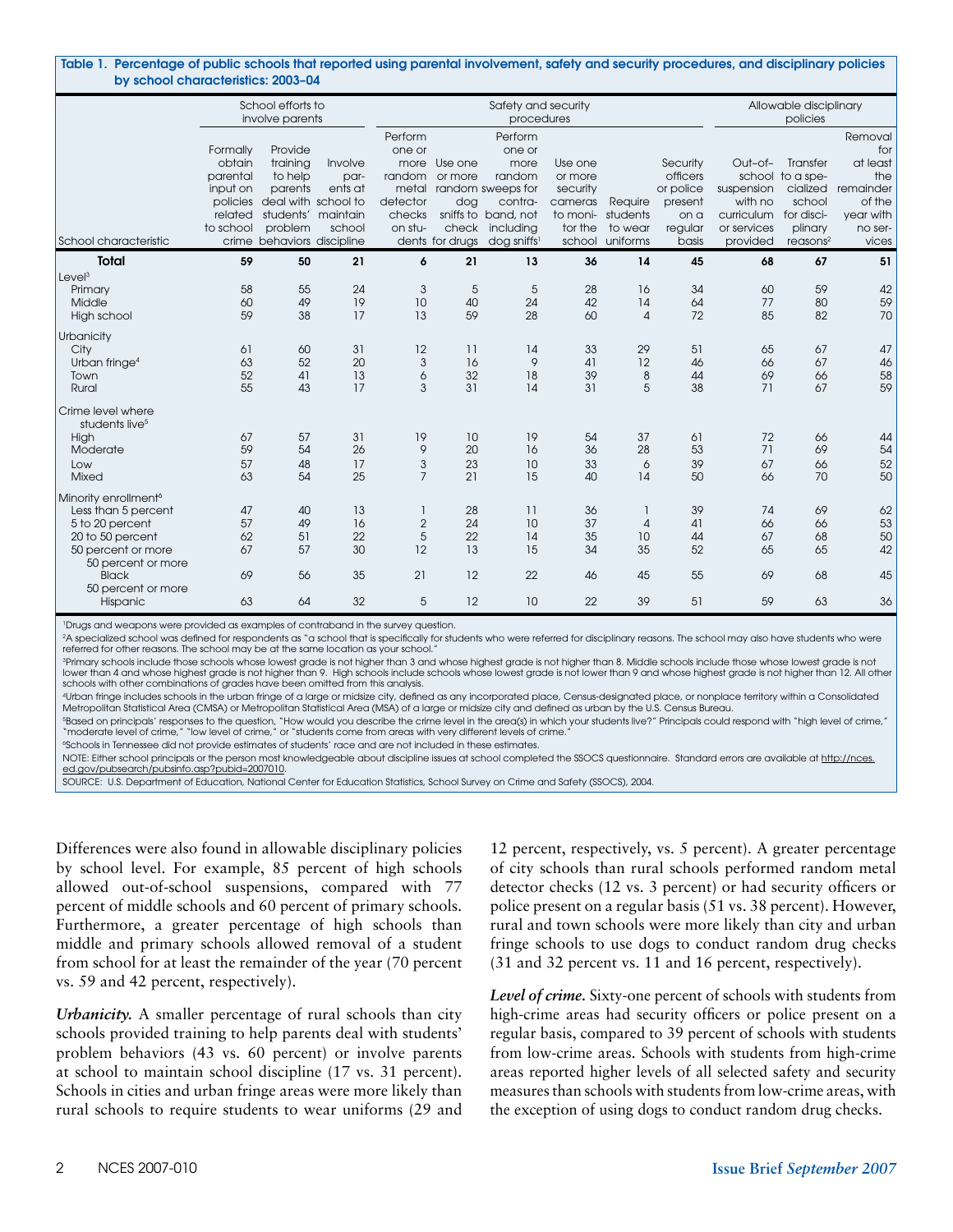*Level of minority enrollment.* Schools with 50 percent or more minority enrollment were more likely to involve parents at school to maintain school discipline than were schools with lower percentages of minority enrollment (30 vs.  $13$ ,  $16$ , and  $22$  percent)<sup>6</sup>. Furthermore,  $67$  percent of schools with 50 percent or more minority enrollment made efforts to formally obtain parental input on policies related to school crime, compared to 57 percent of schools with 5 to 20 percent minority enrollment and 47 percent of schools with less than 5 percent minority enrollment. About one-third of schools (35 percent) with 50 percent or more minority enrollment required students to wear uniforms, compared to 10 percent or less of schools with smaller percentages of minority enrollment. Fifty-two percent of schools with 50 percent or more minority enrollment had security officers or police present on a regular basis, compared to 39 percent of schools with less than 5 percent minority enrollment.

## **Summary**

This Issue Brief found that schools implemented a variety of school violence prevention and reduction practices and that some practices were more commonly used than others. In addition, practices differed by school level and other selected school characteristics. For example, high schools were more likely than primary schools to implement safety and security procedures, while primary schools were more likely than high schools to promote training for parents to deal with students' problem behavior. Also, schools in rural areas showed different patterns of practices than those in urban areas, with rural schools more likely to use dogs for random drug checks and less likely to use other practices—such as student uniforms, involving parents at school to maintain discipline, and random metal detector checks.

#### **References**

- Cantor, D., and Lynch, J.P. (2000). Self-Report Surveys as Measures of Crime and Criminal Victimization. In D. Duffee (Ed.), *Measurement and Analysis of Crime and Justice* (pp. 85–138). Washington, DC: National Institute of Justice.
- Dinkes, R., Cataldi, E.F., Kena, G., and Baum, K. (2006). *Indicators of School Crime and Safety: 2006* (NCES 2007-003/NCJ 214262). U.S. Departments of Education and Justice. Washington, DC: U.S. Government Printing Office.
- Elliott, D.S., Hamburg, B.A., and Williams, K.R. (1998). Violence in American Schools: An Overview. In D.S. Elliott, B.A. Hamburg, and K.R. Williams (Eds.), *Violence in American Schools* (pp. 3–28). New York: Cambridge University Press.
- Peterson, R.L., Larson, J., and Skiba, R. (2001). School Violence Prevention: Current Status and Policy Recommendations. *Law and Policy 23*(3): 246–270.

#### **Endnotes**

<sup>1</sup> Under P.L. 107-110, Title IV, Part A-Safe and Drug-Free Schools and Communities, federal legislation also requires states to report on school safety to the public on a school-byschool basis and provide a mechanism for students to leave chronically dangerous schools.

<sup>2</sup> The sample included 2,772 public elementary and secondary schools. The analysis was weighted using the "finalwgt" variable.

<sup>3</sup> It should be noted that schools could only provide responses on selected practices included as items in the questionnaire. Schools may have practices intended to reduce and prevent violence in their schools that were not included in the survey.

4 The data in this analysis are based on self-reported survey data. It should be noted that limitations inherent to self-reported data may affect estimates (Cantor and Lynch 2000).

5 These measures reflect principals' reports of the presence of a violence prevention policy or activity at a school, but do not capture the nature and intensity of such efforts.

6 The categories for percentage of minority enrollment are 50 percent or more, 20 to 50 percent, 5 to 20 percent, and less than 5 percent.

The Issue Brief series presents information on education topics of current interest. All estimates shown are based on samples and are subject to sampling variability. All differences discussed are statistically significant at the .05 level as measured by two-tailed Student's *t* tests (independent *t* tests for cross-sectional analyses); this means a difference is discussed only if the probability that it is due to chance (i.e., sampling variability) is less than 1 in 20. No adjustments were made for multiple comparisons. In the design, conduct, and data processing of National Center for Education Statistics (NCES) surveys, efforts are made to minimize the effects of nonsampling error, such as item nonresponse, measurement error, data processing error, or other systematic error. For more information on the School Survey on Crime and Safety, visit http://nces.ed.gov/surveys/ssocs/.

This Issue Brief was authored by Susan Jekielek (Child Trends), Brett Brown (Child Trends), Pilar Marin (Child Trends), and Laura Lippman (Child Trends) of the Education Statistics Services Institutue (ESSI). It was desktopped by Michael Stock (MacroSys Research and Technology) and edited by Martin Hahn (American Institutues for Research) of ESSI. For further information, contact Edith McArthur, NCES, at 202-502-7393 or edith.mcarthur@ed.gov. To order additional copies of this Issue Brief or other NCES publications, call 1-877-4ED-PUBS or visit http://www. edpubs.org. NCES publications are also available on the Internet at http://nces.ed.gov.